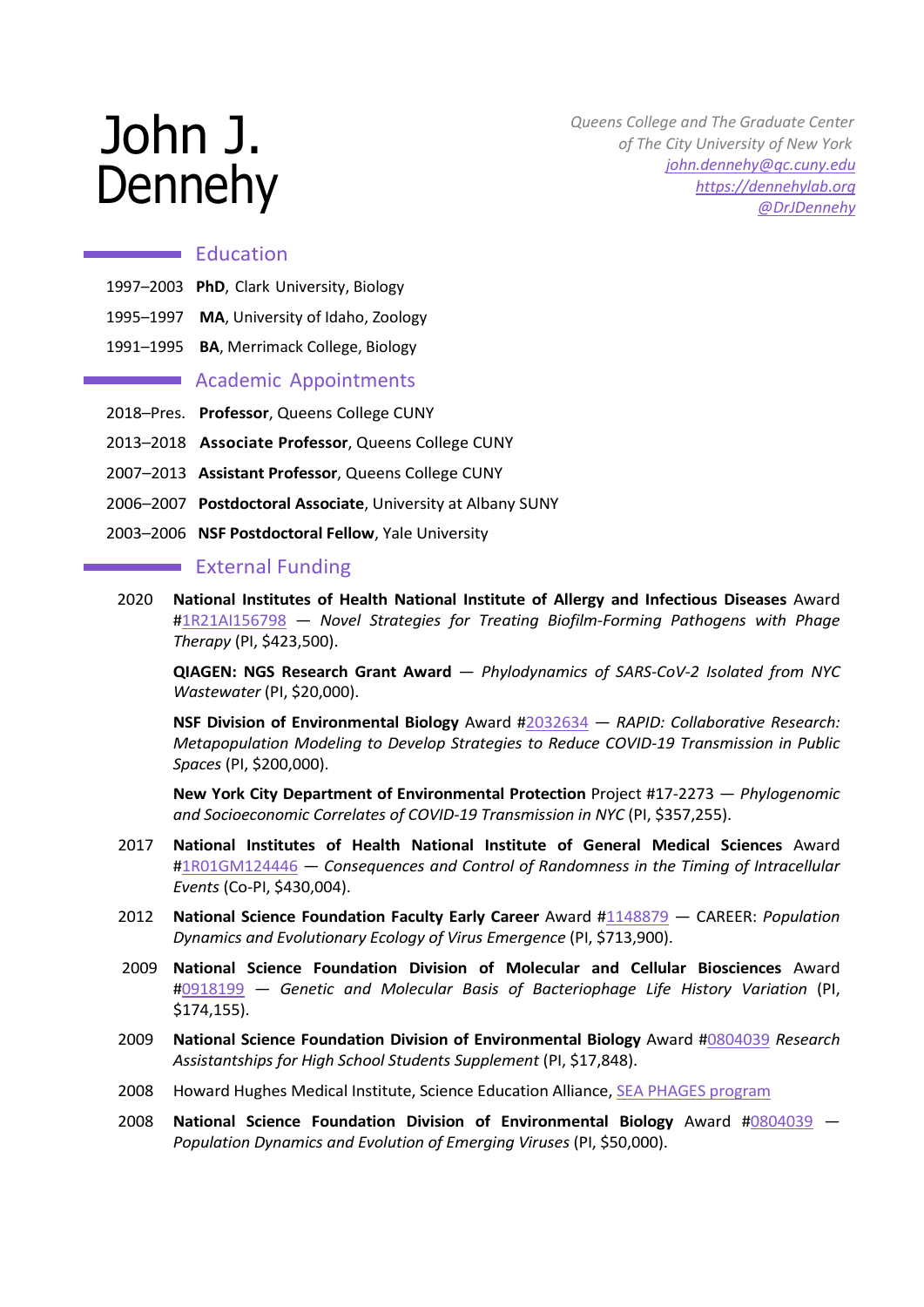- 2003 **National Science Foundation Division of Biological Infrastructure** Award [#0310205](https://www.nsf.gov/awardsearch/showAward?AWD_ID=0310205) *Adaptive Landscapes and the Evolution of Cooperation in RNA Viruses* (PI, \$160,000).
	- Publications (View in [Google Scholar,](https://scholar.google.com/citations?user=xHV6zmQAAAAJ&hl=en) *[ORCID iD](https://orcid.org/0000-0002-9678-4529)*, <sup>D,M,U,H</sup> = doctoral, masters, undergraduate, high school student author)
- 48. Kannoly S, <sup>U</sup>Oken G, <sup>U</sup>Shadan J, <sup>U</sup>Musheyev D, <sup>U</sup>Singh K, Singh A & Dennehy JJ. 2021. A singlecell approach reveals variation in cellular phage-producing capacities. [Biorxiv.](https://www.biorxiv.org/content/10.1101/2021.10.19.465070v1) (Submitted to *mSpectrum*).
- 47. Hoar C, Chauvin F, Katehis D, Clare A, McGibbon H, Castro E, Patinella S, **Dennehy JJ,** Trujillo M, Smyth DS, Silverman A. 2021. Monitoring SARS-CoV-2 in wastewater during New York City's second wave of COVID-19: Sewershed-level trends and relationships to publicly available clinical testing data. [Medrxiv.](https://www.medrxiv.org/content/10.1101/2022.02.08.22270666v1) (In revision at *Environmental Science: Water Research & Technology*).
- 46. Skanata A, Spagnolo F, UMetz M, Smyth DS & **Dennehy JJ.** 2022. Humidity reduces rapid and distant airborne travel of viable viral particles in classroom settings. [BioRxiv.](https://www.biorxiv.org/content/10.1101/2021.06.22.449435v1) (In revision at *Environmental Science & Technology Letters*).
- 45. Kannoly S, Singh A & **Dennehy JJ.** 2021. An optimal lysis time maximizes bacteriophage fitness in quasi-continuous culture. [bioRxiv.](https://www.biorxiv.org/content/10.1101/2020.05.11.089508v1) (In press at *mBio*).
- 44. Kirby AE, Welsh R, Marsh Z, Yu AT, Vugia DJ, Boehm AB, Wolfe MK, White BJ, Matzinger S, Wheeler A, Bankers L, Andresen K, Slatas C, New York City Department of Environmental Protection, Gregory DA, Johnson MC, Trujillo M, Kannoly S, Smyth DS, **Dennehy JJ**, Hopkins L, Stadler L, Ensor K, Penn R, Brown P & Treangen T. 2022. Early evidence of the SARS-CoV-2 B.1.1.529 (Omicron) variant in community wastewater — United States, November– December 2021. *[Morbidity and Mortality Weekly Report](https://www.cdc.gov/mmwr/volumes/71/wr/mm7103a5.htm)*.
- 43. Burkhardt R, **Dennehy JJ,** Poon LLM, Saif LW, & Enquist LJ. 2022. Are COVID-19 vaccine boosters needed: the science behind boosters. *[Journal of Virology](https://journals.asm.org/doi/epdf/10.1128/JVI.01973-21)*.
- 42. Smyth DS, Trujillo M, Gregory DA, <sup>U</sup>Cheung K, <sup>U</sup>Gao A, <sup>U</sup>Graham M, Guan Y, <sup>D</sup>Hoxie I, Kannoly S, <sup>U</sup>Kubota N, Lyddon TD, <sup>U</sup>Markman M, <sup>U</sup>Rushford C, <sup>M</sup>San K, <sup>U</sup>Sompanya G, Spagnolo F, USuarez R, Daniels M, Johnson MC & **Dennehy JJ**. 2022. Tracking cryptic SARS-CoV-2 lineages detected in NYC wastewater. *Nature [Communications](https://www.nature.com/articles/s41467-022-28246-3)*.
- 41. Spagnolo F, Trujillo M & **Dennehy JJ.** 2021. Why do antibiotics exist? *[mBio](https://doi.org/10.1128/mBio.01966-21)*.
- 40. PHoxie I & Dennehy JJ. 2021. Rotavirus A genome segments show distinct segregation and codon usage patterns. *[Viruses](https://www.mdpi.com/1999-4915/13/8/1460)*.
- 39. Trujillo M, UCheung K, UGao A, DHoxie I, Kannoly S, UKubota N, MSan KM, Smyth DS & **Dennehy JJ.** 2021. Protocol for safe, affordable, and reproducible isolation and quantitation of SARS-CoV-2 RNA from wastewater. [PLOS ONE.](https://doi.org/10.1371/journal.pone.0257454)
- 38. Pecson BM, Darby E, Haas CN, Amha Y, Bartolo M, Danielson R, Dearborn Y, Di Giovanni G, Ferguson C, Fevig S, Gaddis E, Gray D, Lukasik G, Mull B, Olivas L, Olivieri A, Qu Y, **SARS-CoV-2 Interlaboratory Consortium**. 2021. Reproducibility and sensitivity of 36 methods to quantify the SARS-CoV-2 genetic signal in raw wastewater: findings from an interlaboratory methods evaluation in the U.S. *[Environmental Science: Water Research & Technology.](https://doi.org/10.1039/D0EW00946F)*
- 36. Dunning-Hotopp JC, Baltrus DA, Bruno VM, **Dennehy JJ**, Gill SR, Maresca JA, Matthijnssens J, Newton ILG, Putonti C, Rasko DA, Rokas A, Roux S, Stajich JE, Stedman KM, Stewart FJ, & Thrash JC. 2020. Best practices for successfully writing and publishing a genome announcement in Microbial Resource Announcements. *[Microbiology Resource](https://mra.asm.org/content/9/36/e00763-20)  [Announcements](https://mra.asm.org/content/9/36/e00763-20)*.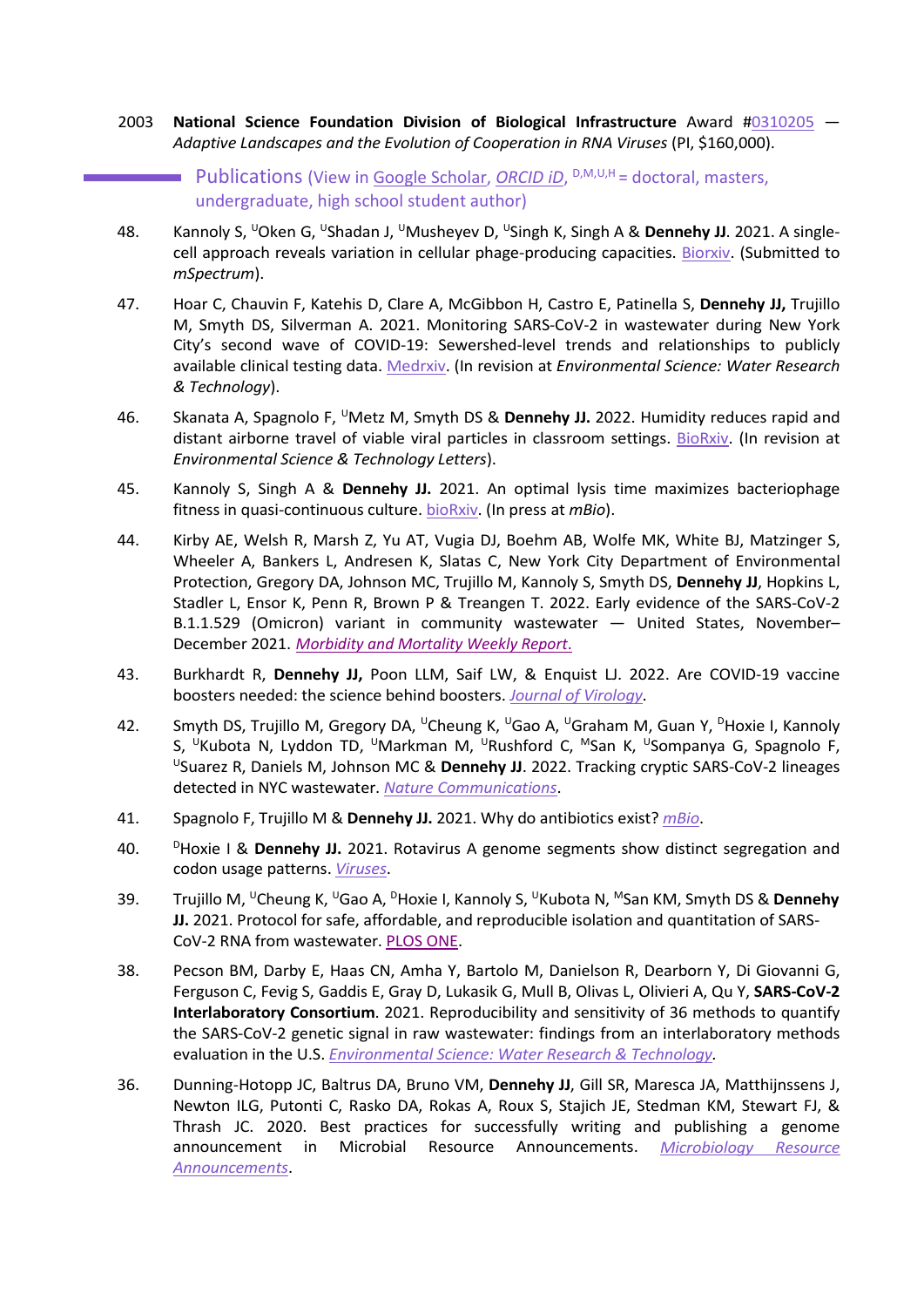- 35. Kannoly S, UGao T, Dey S, Wang I-N, Singh A & **Dennehy JJ**. 2020. Optimum threshold minimizes noise in timing of intracellular events. *[iScience](https://www.sciencedirect.com/science/article/pii/S2589004220303710)*.
- 34. DHoxie I & **Dennehy JJ**. 2020. Intragenic recombination influences rotavirus diversity and evolution. *[Virus Evolution](https://doi.org/10.1093/ve/vez059)*.
- 33. Baltrus DA, Cuomo CA, **Dennehy JJ**, Dunning-Hotopp JC, Maresca JA, Newton ILG, Rasko D, Rokas A, Roux S & Stajich JE. 2019. Future-proofing your Microbiology Resource Announcements genome assembly for reproducibility and clarity. *[Microbiology Resource](https://mra.asm.org/content/8/36/e00954-19)  [Announcements](https://mra.asm.org/content/8/36/e00954-19)*.
- 32. DGhusinga K, **Dennehy JJ** & Singh A. 2017. First-passage time approach to controlling noise in timing of intra-cellular events. *[Proceedings of the National Academy of Sciences USA.](https://www.pnas.org/content/114/4/693)*
- 31. **Dennehy JJ.** 2016. Evolutionary ecology of virus emergence. *[Annals of the New York Academy](https://nyaspubs.onlinelibrary.wiley.com/doi/full/10.1111/nyas.13304)  [of Sciences: The Year in Evolutionary Biology](https://nyaspubs.onlinelibrary.wiley.com/doi/full/10.1111/nyas.13304)*.
- 30. MEsposito LA, UGupta S, UPrasad A, UStreiter F & **Dennehy JJ**. 2016. Evolutionary interpretations of mycobacteriophage biodiversity and host-range through the analysis of codon usage bias. *[Microbial Genomics](http://mgen.microbiologyresearch.org/content/journal/mgen/10.1099/mgen.0.000079)*.
- 29. DAhmadi M, Torshizi MAK, Rahimi S & **Dennehy JJ**. 2016. Prophylactic bacteriophage administration more effective than post-infection administration in reducing Salmonella enteritidis shedding in quails. [Frontiers in Microbiology.](http://dx.doi.org/10.3389/fmicb.2016.01253)
- 28. Pope WH, Bowman CA, Russell DA, Jacobs-Sera D, **Science Education Alliance Phage Hunters Advancing Genomics and Evolutionary Science (SEA PHAGES)**, Phage Hunters Integrating Research and Education (PHIRE), Mycobacterial Genetics Course (MGC), Cresawn SG, Jacobs WR Jr, Hendrix RW, Lawrence JG & Hatfull GF. 2015. Whole genome comparison of a large collection of mycobacteriophages reveals a continuum of phage genetic diversity. *[eLife](http://elifesciences.org/content/4/e06416)*.
- <sup>D</sup>Ford BE, <sup>U</sup>Sun B, <sup>D</sup>Carpino J, <sup>U</sup>Chapler ES, <sup>U</sup>Ching J, <sup>U</sup>Choi Y, <sup>U</sup>Jhun K, <sup>U</sup>Kim JD, <sup>U</sup>Lallos GG, UNOrgenstern R, USingh S, <sup>U</sup>Theja S & **Dennehy JJ**. 2014. Frequency and fitness consequences of bacteriophage φ6 host range mutations. *[PLoS ONE.](https://www.ncbi.nlm.nih.gov/pmc/articles/PMC4237377/)*
- 26. **Dennehy JJ**. 2014. What ecologists can tell virologists. *[Annual Review of Microbiology](https://www.annualreviews.org/doi/full/10.1146/annurev-micro-091313-103436)*.
- 25. Singh A & **Dennehy JJ.** 2014. Stochastic holin expression can account for lysis time variation in the bacteriophage λ. *[Journal of the Royal Society Interface](https://royalsocietypublishing.org/doi/10.1098/rsif.2014.0140)*.
- 24. Jordan TC, Burnett SH, Carson S, Caruso SM, Clase K, DeJong RJ, **Dennehy JJ,** Denver DR, Dunbar D, Elgin SCR, Findley AM, Gissendanner CR, Golebiewska UP, Guild N, Hartzog GA, Grillo WH, Hollowell GP, Hughes LE, Johnson A, King RA, Lewis LO, Li W, Rosenzweig F, Rubin MR, Saha MS, Sandoz J, Shaffer CD, Taylor B, Temple T, Vazquez E, Ware VC, Barker LP, Bradley KW, Jacobs-Sera D, Pope WH, Russell DA, Cresawn SG, Lopatto D, Bailey CB & Hatfull, GF. 2014. A broadly implementable research course for first-year undergraduate students. *[mBio](http://mbio.asm.org/content/5/1/e01051-13)*.
- 23. Hatfull GF, **Science Education Alliance Phage Hunters Advancing Genomics and Evolutionary Science (SEA-PHAGES) Program**, KwaZulu-Natal Research Institute for Tuberculosis and HIV (K- RITH) Mycobacterial Genetics Course, University of California Los Angeles Research Immersion Laboratory in Virology, Phage Hunters Integrating Research and Education (PHIRE) program. (2013). The complete genome sequences of 63 mycobacteriophages. *[Genome](http://genomea.asm.org/content/1/6/e00847-13.long)  [Announcements.](http://genomea.asm.org/content/1/6/e00847-13.long)*
- 22. **Dennehy JJ, <sup>D</sup>Duffy S, O'Keefe KJ, Edwards SV & Turner PE. 2013. Frequent coinfection** reduces RNA virus population genetic diversity. *[Journal of Heredity.](https://academic.oup.com/jhered/article/104/5/704/905473)*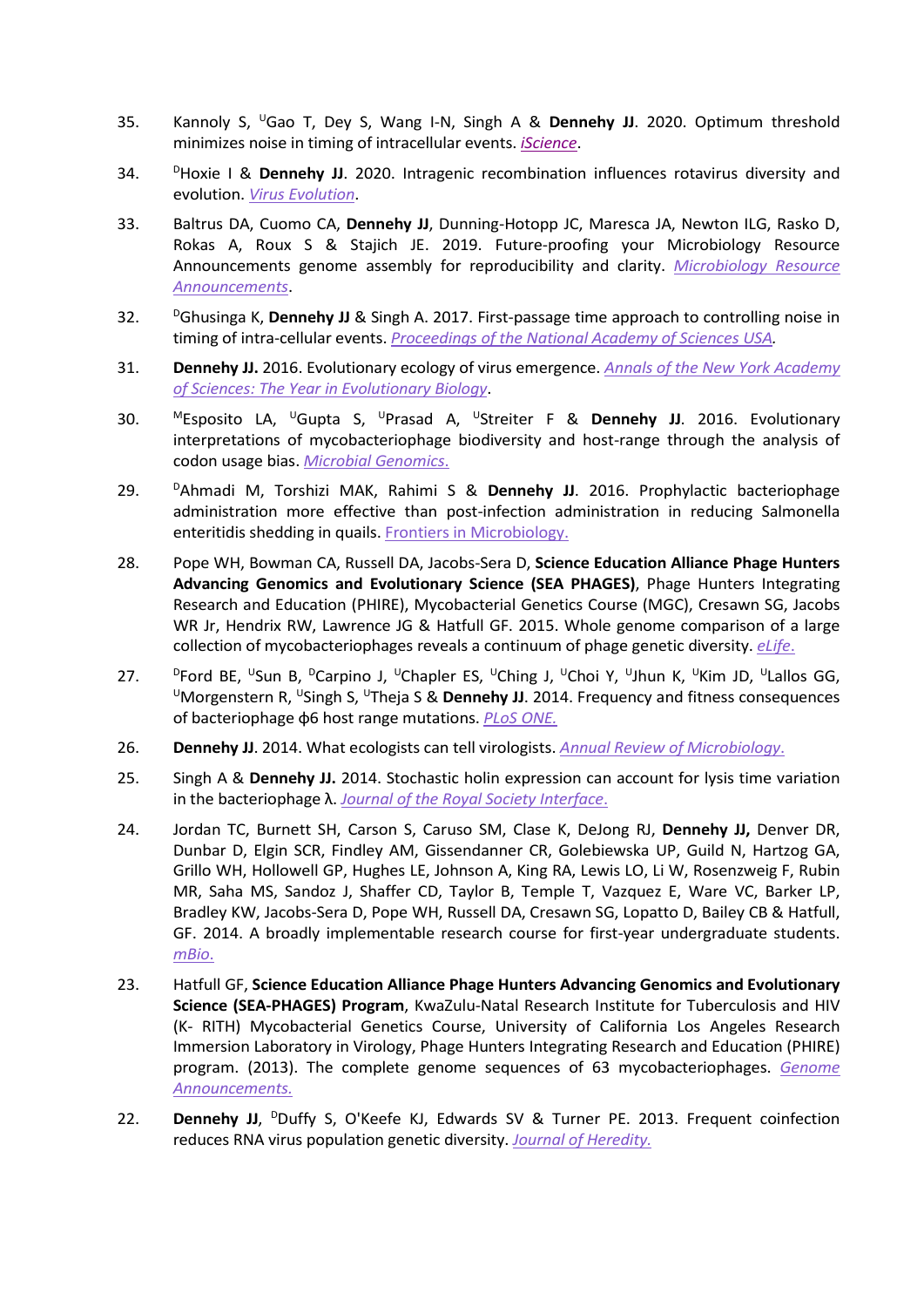- 21. **Dennehy JJ**. 2012. What can bacteriophages tell us about host-parasite coevolution? *[International Journal of Evolutionary Biology](http://www.hindawi.com/journals/ijeb/2012/396165/)*.
- 20. Hatfull GF, **Science Education Alliance Phage Hunters Advancing Genomics and Evolutionary Science Program**, the KwaZulu-Natal Research Institute for Tuberculosis and HIV Mycobacterial Genetics Course Students, and the Phage Hunters Integrating Research and Education Program. 2012. The complete genome sequences of 138 mycobacteriophages. *[Journal of Virology](http://jvi.asm.org/content/86/4/2382.full.pdf%2Bhtml?sid=df185df9-2c4b-49a8-86b6-cab3a979583b)*.
- 19. UChing J, UMusheyev SA, HChowdhury D, HKim JA, UChoi Y & **Dennehy JJ**. 2012. Migration enhances adaptation in bacteriophage populations evolving in ecological sinks. *[Evolution](http://onlinelibrary.wiley.com/doi/10.1111/j.1558-5646.2012.01742.x/pdf)*.
- 18. ULi J & **Dennehy JJ.** 2011. Differential bacteriophage mortality on exposure to copper. *[Applied](http://aem.asm.org/cgi/content/abstract/AEM.05661-11v1)  [and Environmental Microbiology.](http://aem.asm.org/cgi/content/abstract/AEM.05661-11v1)*
- 17. **Dennehy JJ** & Wang I-N. 2011. Factors influencing lysis time stochasticity in bacteriophage λ. *[BMC Microbiology.](http://www.biomedcentral.com/1471-2180/11/174)*
- 16. **Dennehy JJ,** Friedenberg NA, McBride RC, Holt RD & Turner PE. 2010. Experimental evidence that source genetic variation drives pathogen emergence. *[Proceedings of the Royal Society, B](http://rspb.royalsocietypublishing.org/content/early/2010/05/18/rspb.2010.0342.full.pdf%2Bhtml)  - [Biological Sciences.](http://rspb.royalsocietypublishing.org/content/early/2010/05/18/rspb.2010.0342.full.pdf%2Bhtml)*
- 15. DKhatchikian CE, **Dennehy JJ**, Vitek CJ & Livdahl TP. 2010. Environmental effects on bet hedging in Aedes mosquito egg hatch. *[Evolutionary Ecology.](https://link.springer.com/article/10.1007/s10682-010-9359-4)*
- 14. Marshall JC, <sup>U</sup>Buttars PR, <sup>U</sup>Callahan T, Dennehy JJ, <sup>D</sup>Harris DJ, <sup>U</sup>Lunt B & <sup>U</sup>Shupe R. 2009. In the academic job market, will you be competitive? A case study in ecology and evolutionary biology. *[Israel Journal of Ecology & Evolution](http://www.sciencefromisrael.com/app/home/contribution.asp?referrer=parent&backto=issue%2C7%2C7%3Bjournal%2C2%2C14%3Bhomemainpublications%2C2%2C5%3B)*.
- 13. **Dennehy JJ**. 2009. Bacteriophages as model organisms for virus emergence research. *[Trends](https://www.cell.com/trends/microbiology/fulltext/S0966-842X(09)00161-9)  [in Microbiology](https://www.cell.com/trends/microbiology/fulltext/S0966-842X(09)00161-9)*.
- 12. **DKatchikian CE, Dennehy JJ, Vitek CJ & Livdahl TP. 2009. Climate and geographic trends in** hatch delay of the treehole mosquito, *Aedes triseriatus* Say (Diptera: Culicidae). *[Journal of](https://onlinelibrary.wiley.com/doi/full/10.1111/j.1948-7134.2009.00015.x)  [Vector Ecology](https://onlinelibrary.wiley.com/doi/full/10.1111/j.1948-7134.2009.00015.x)*.
- 11. **Dennehy JJ**, Abedon ST & Turner PE. 2007. Host density impacts relative fitness of bacteriophageΦ6 genotypes in structured habitats. *[Evolution](https://bioone.org/journals/evolution/volume-61/issue-11/j.1558-5646.2007.00205.x/HOST-DENSITY-IMPACTS-RELATIVE-FITNESS-OF-BACTERIOPHAGE-%CE%A66-GENOTYPES-IN/10.1111/j.1558-5646.2007.00205.x.full)*.
- 10. **Dennehy JJ**, Friedenberg N, <sup>U</sup>Yang Y & Turner PE. 2007. Virus population extinction via ecological traps. *[Ecology Letters.](https://onlinelibrary.wiley.com/doi/10.1111/j.1461-0248.2006.01013.x)*
- 9. DMonello RJ, **Dennehy JJ**, <sup>U</sup>Wirsing AJ & Murray D. 2006. Growth and behavioral responses of tadpoles of two native frogs to an exotic competitor, *Rana catesbeiana*. *[Journal](https://bioone.org/journals/journal-of-herpetology/volume-40/issue-3/0022-1511(2006)40%5B403%3AGABROT%5D2.0.CO%3B2/Growth-and-Behavioral-Responses-of-Tadpoles-of-Two-Native-Frogs/10.1670/0022-1511(2006)40%5b403:GABROT%5d2.0.CO;2.short) of [Herpetology.](https://bioone.org/journals/journal-of-herpetology/volume-40/issue-3/0022-1511(2006)40%5B403%3AGABROT%5D2.0.CO%3B2/Growth-and-Behavioral-Responses-of-Tadpoles-of-Two-Native-Frogs/10.1670/0022-1511(2006)40%5b403:GABROT%5d2.0.CO;2.short)*
- 8. **Dennehy JJ**, Friedenberg N, <sup>U</sup>Yang Y & Turner PE. 2006. Bacteriophage migration via nematode vectors: host-parasite-consumer interactions in laboratory microcosms. *[Applied](https://www.ncbi.nlm.nih.gov/pmc/articles/PMC1393236/)  [and Environmental Microbiology](https://www.ncbi.nlm.nih.gov/pmc/articles/PMC1393236/)*.
- 7. **Dennehy JJ**, Friedenberg N, Holt RD & Turner PE. 2006. Viral ecology and the maintenance of novel host use. *[The American Naturalist.](https://www.journals.uchicago.edu/doi/abs/10.1086/499381?journalCode=an)*
- 6. Evans MEK & **Dennehy JJ**. 2005. Germ banking: bet hedging and variable release from egg and seed dormancy. *[Quarterly Review of Biology.](https://www.journals.uchicago.edu/doi/10.1086/498282)*
- 5. **Dennehy JJ** & Turner PE. 2004. Reduced fecundity is the cost of cheating in RNA virus Φ6. *[Proceedings of the Royal Society, B -](https://www.ncbi.nlm.nih.gov/pmc/articles/PMC1691856/) Biological Sciences.*
- 4. **Dennehy** JJ & Livdahl TP. 2004. Polymorphic foraging behavior among Caenorhabditis elegans. Frequency- and density-dependent selection. *[Journal of Nematology](https://www.ncbi.nlm.nih.gov/pmc/articles/PMC2620782/)*.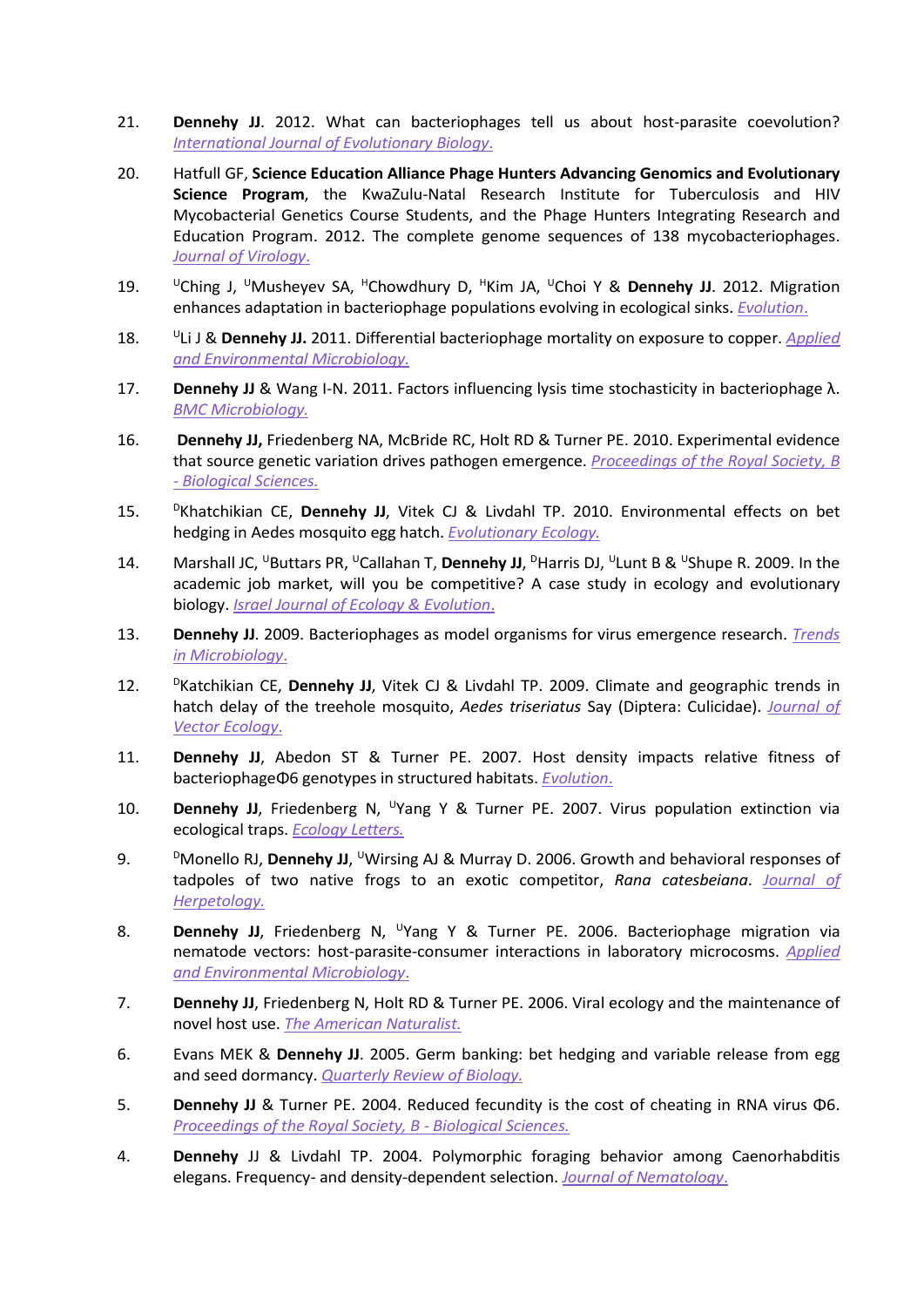- 3. **Dennehy JJ**, Robakiewicz P & Livdahl TP. 2001. Larval rearing conditions affect kin-mediated cannibalism in a treehole mosquito. *[Oikos](https://www.jstor.org/stable/3547379?seq=1)*.
- 2. **Dennehy JJ.** 2001. Influence of social dominance rank on diet quality of pronghorn females. *[Behavioral Ecology.](https://academic.oup.com/beheco/article/12/2/177/240020)*
- 1. **Dennehy JJ** & Livdahl TP. 1999. First record of *Toxorhynchites rutilus* (Diptera: Culicidae) in Massachusetts. *[Journal of the American Mosquito Control Association](https://www.biodiversitylibrary.org/content/part/JAMCA/JAMCA_V15_N3_P423-424.pdf)*.

# Conference Papers (Peer Reviewed)

- 4. Dey S, Kannoly S, Bokes P, **Dennehy JJ** & Singh A. 2021. Feedforward genetic circuits regulate the precision of event timing. **IEEE 2021 European Control Conference**.
- 3. UBlotnick JA, <sup>D</sup>Vargas CA, **Dennehy JJ**, Zurakowski R & Singh A. 2017. The effect of multiplicity of infection on the temperateness of a bacteriophage: implications for viral fitness. [56th IEEE](https://cpb-us-w2.wpmucdn.com/sites.udel.edu/dist/f/1313/files/2018/02/08263885-1j351hb.pdf)  [Conference on Decision and Control, Melbourne, Australia.](https://cpb-us-w2.wpmucdn.com/sites.udel.edu/dist/f/1313/files/2018/02/08263885-1j351hb.pdf)
- 2. Conway JE, **Dennehy JJ** & Singh A. 2016. Optimizing phage λ survival in a changing environment: stochastic model predictions. [55th IEEE Conference on Decision and Control,](https://dennehylab.org/pw/c0nt3nt/uploads/2014/03/2016-Conway-et-al.-IEEE-DC.pdf)  [Las Vegas, NV.](https://dennehylab.org/pw/c0nt3nt/uploads/2014/03/2016-Conway-et-al.-IEEE-DC.pdf)
- 1. DGhusinga KR, **Dennehy JJ** & Singh A. 2014. First passage time stochasticity in a gene network with feedback regulation. [Northeast Bioengineering Conference \(NEBEC\), Boston, MA.](https://ieeexplore.ieee.org/document/6972797)

# **Book Chapters**

- 4. **Dennehy JJ** & Abedon ST. 2021. Bacteriophage ecology. In *Bacteriophages: Biology, Technology, Therapy.* Harper DR, Abedon ST, Burrowes B & McConville M (eds). [Springer](https://www.springer.com/gp/book/9783319419855#aboutAuthors)  [Publishing.](https://www.springer.com/gp/book/9783319419855#aboutAuthors)
- 3. **Dennehy JJ** & Abedon ST. 2021. Phage infection and lysis. In *Bacteriophages: Biology, Technology, Therapy.* Harper DR, Abedon ST, Burrowes B & McConville M (eds). [Springer](https://www.springer.com/gp/book/9783319419855#aboutAuthors)  [Publishing.](https://www.springer.com/gp/book/9783319419855#aboutAuthors)
- 2. **Dennehy JJ** & Abedon ST. 2021. Adsorption: phage acquisition of bacteria. In *Bacteriophages: Biology, Technology, Therapy.* Harper DR, Abedon ST, Burrowes B & McConville M (eds). [Springer Publishing.](https://www.springer.com/gp/book/9783319419855#aboutAuthors)
- 1. DFord BE, UBaloh M & **Dennehy JJ**. 2018. Evolutionary ecology of the viruses of microorganisms. In *Viruses of Microorganisms: Diversity, Molecular Biology and Applications*. Hyman P & Abedon ST (eds)[. Caister Academic Press.](https://www.caister.com/vom)

#### **Book Reviews**

- 2. **Dennehy JJ.** 2018. Review of *Thinking Like a Phage: The Genius of the Viruses That Infect Bacteria and Archaea*, Merry Youle, Wholon Press, 2018. Appearing in *[Quarterly Review of](https://www.journals.uchicago.edu/doi/full/10.1086/698086)  [Biology](https://www.journals.uchicago.edu/doi/full/10.1086/698086)*.
- 1. **Dennehy JJ.** 2008. Review of *Bacteriophage Ecology: Population Growth, Evolution, and Impact of Bacterial Viruses*. Abedon ST (ed.) Advances in Molecular and Cellular Microbiology, Vol. 15. Cambridge University Press, 2008. Appearing in *[Quarterly Review of Biology](https://www.journals.uchicago.edu/doi/full/10.1086/650260)*.

# **Editorials**

1. **Dennehy JJ.** 2020. Editorial on Wyllie et al. "*Saliva is more sensitive for SARS-CoV-2 detection in COVID-19 patients than nasopharyngeal swabs*" Appearing i[n American Society for](https://asm.org/COVID/COVID-19-Research-Registry/Home/Letters) [Microbiology COVID-19 Research Registry Editorial Volume 1.](https://asm.org/COVID/COVID-19-Research-Registry/Home/Letters)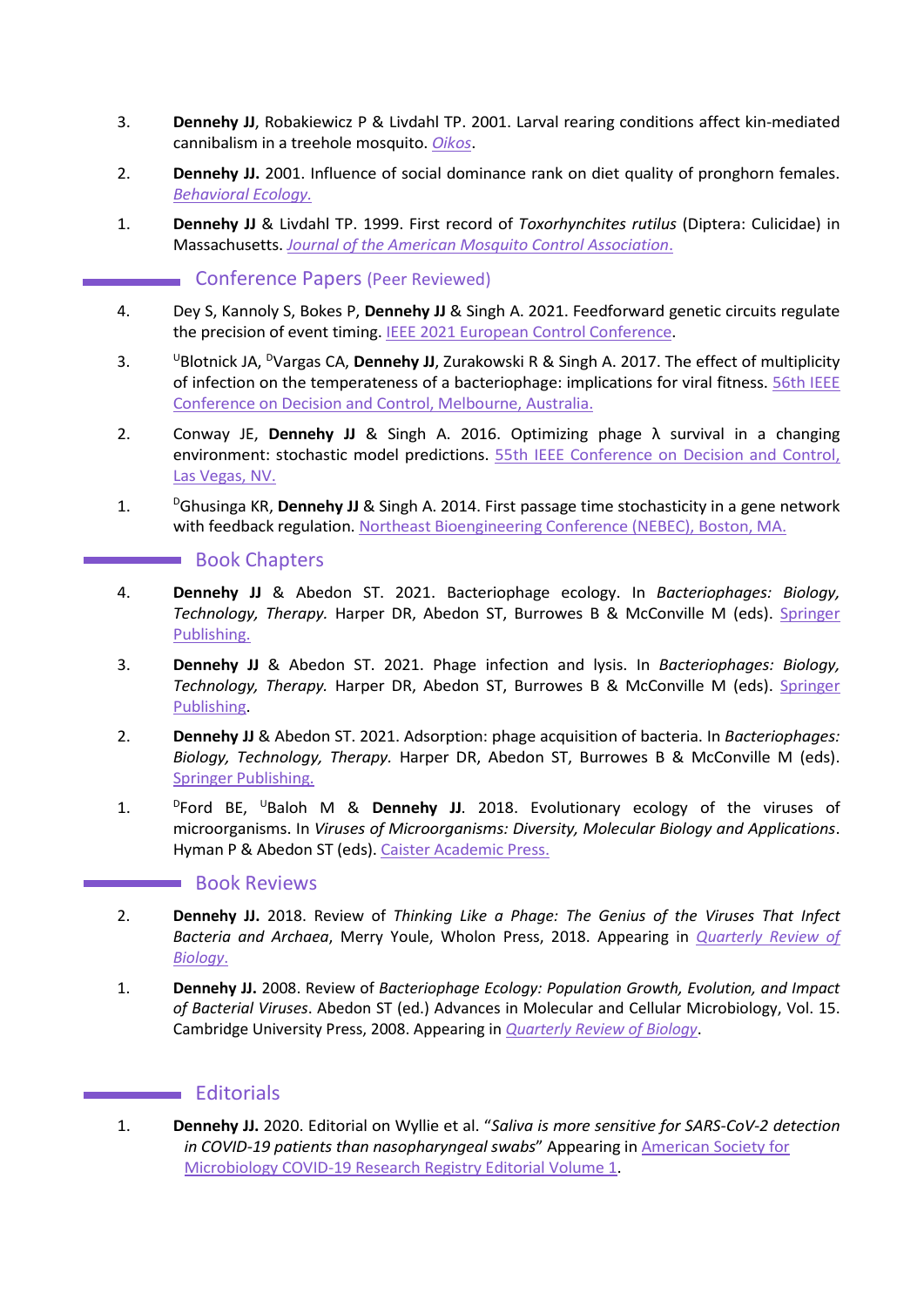# Presentations (Past Five Years, #Presenting Author)

- 2021 Smyth DS, Trujillo M, <sup>U</sup>Cheung K, <sup>U</sup>Gao A, <sup>D</sup>Hoxie I, Kannoly S, <sup>U</sup>Kubota K, <sup>U</sup>Markman M, <sup>M</sup>San KM, <sup>U</sup>Sompanya G & <sup>#</sup>Dennehy JJ. Isolating and sequencing SARS-CoV-2 from wastewater to monitor variants of concern. World Microbe Forum (Online, Poster).
- 2019 #,DHoxie I & **Dennehy JJ.** Identifying rotavirus reassortment patterns using phylogenetic and *in vitro* analysis. ASM Microbe 2019, San Francisco, CA. (Poster).

#,UUrgiles C, UAlrubaye H, Kannoly S, Ghusinga K, Singh A & **Dennehy JJ**. Does cell growth rate affect lysis timing in Escherichia coli phage lambda? ASM Microbe 2019, San Francisco, CA. (Poster).

#,MAcquaotta M, Kannoly S, HLiu A, HChasteen A, Anadon J & **Dennehy JJ**. Isolating phages with superpowers from Turkey Vultures. NYC SEA-PHAGES Symposium at Old Westbury College (Invited Talk).

#,UMusheyev D, UFazylova R, UShaden J, Kannoly S & **Dennehy JJ**. Overcoming phage tragedy of the commons through habitat fragmentation. NYC SEA-PHAGES Symposium at Old Westbury College. (Poster).

#,UKubota N & **Dennehy JJ.** Mutations and selection in *Erwinia amylovora* phages adapting to host codon utilization. NYC SEA-PHAGES Symposium at Old Westbury College. (Poster).

2018 <sup>#, U</sup>Urgiles C, <sup>U</sup>Alrubaye H, <sup>D</sup>Ghusinga K, Singh A & **Dennehy JJ**. Does cell growth rate affect lysis timing in *Escherichia coli* phage lambda? NYC SEA-PHAGES Symposium at Mount Saint Mary College (Invited Talk).

#,UAlrubaye H, Turner PE & **Dennehy JJ**. Mechanisms of RNA virus thermotolerance evolution. NYC SEA-PHAGES Symposium at Mount Saint Mary College (Best Poster Prize).

#,UKubota N, MRosario E & **Dennehy JJ**. Mutations and selection in *Erwinia amylovora* phages adapting to host's codon usage patterns. NYC SEA-PHAGES Symposium at Mount Saint Mary College (Best Poster Runner Up).

#,UTandalam S, DHoxie I, DFord B, UMu K & **Dennehy JJ**. Host-acquired factor impacts fitness on subsequent hosts in an RNA virus. NYC SEA-PHAGES Symposium at Mount Saint Mary College. (Poster).

2017 <sup>#</sup>Dennehy JJ, <sup>U</sup>Urgiles C, <sup>U</sup>Alrubaye H, <sup>D</sup>Ghusinga K, Singh A. Does cell growth rate affect event timing in *Escherichia coli*? Texas Phages 2017, College Station, TX. (Talk).

#,UAlrubaye H, UUrgiles C, DGhusinga K, Singh A & **Dennehy JJ**. Dependency of bacteriophage lambda lysis time on host growth rate. Annual Biomedical Research Conference for Minority Students, Phoenix, AZ. (Poster).

# Invited Talks (Past Five Years)

2021 *Environmental Protection & Disease Surveillance -The Emerging Field of Wastewater Epidemiology,* NSF Advanced Technological Education Conference.

*Control of Bacteriophage Lysis Timing*, 2nd International Conference on Bacteriophage Research, Society for Bacteriophage Research and Therapy. (Keynote).

*Evolution and Epidemiology of SARS-CoV-2*. COVID-19 Research Registry – A Year of Progress**,** American Society for Microbiology's World Microbe Forum.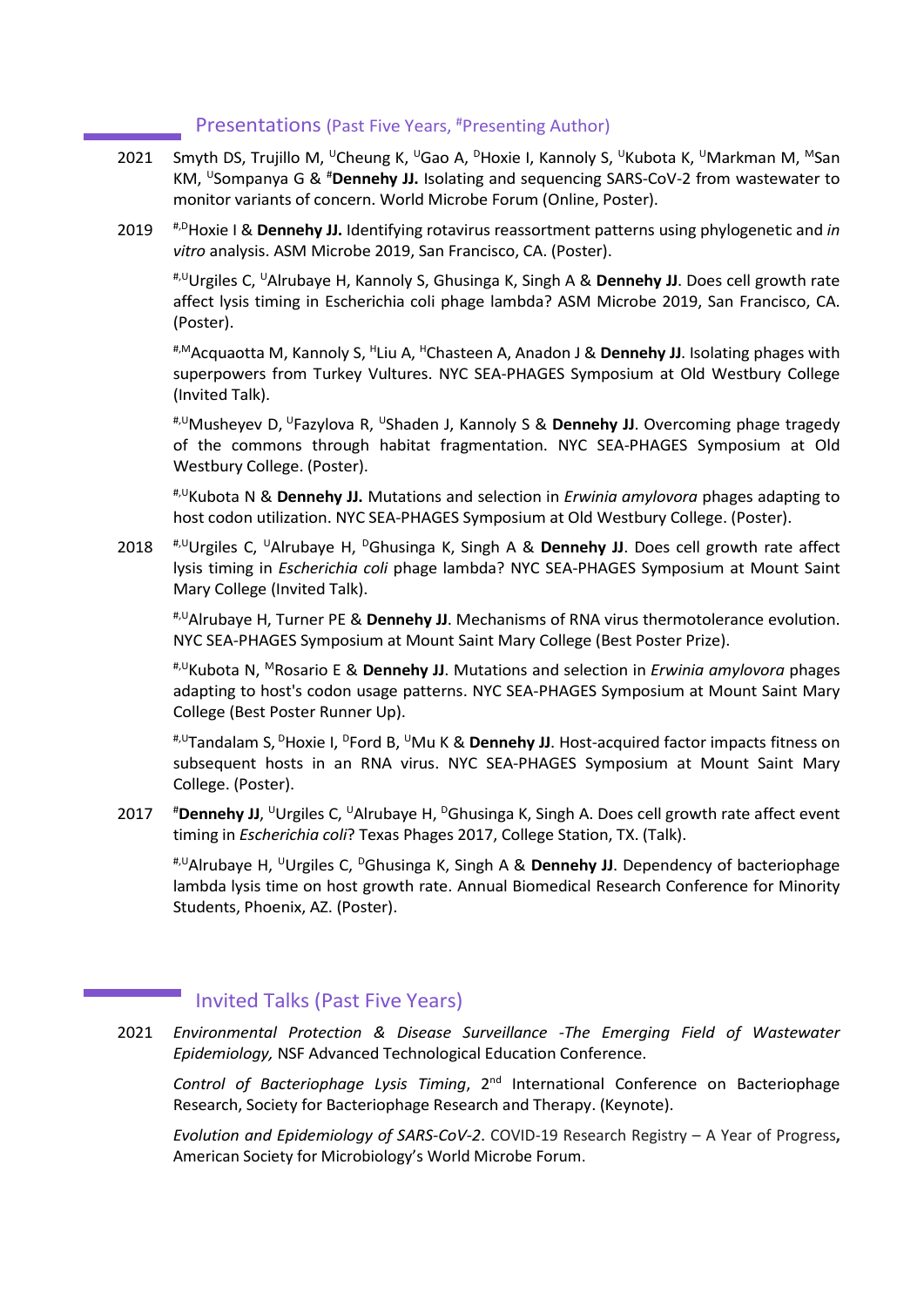2020 *Analyzing Virus Population Genetic Diversity Through Deep Sequencing*. Bioinformatics Boot Camp for Ecology and Evolution, CUNY.

*Inclusion for Scientists with Disabilities*. NYU Neuroscience Trainee Event, Neuroscience Graduate Program, New York University.

*A SARS-Cov-2 Vaccine Candidate Would Likely Match All Currently Circulating Variants*. [American Society for Microbiology's Virtual Journal Club.](https://asm.org/Webinars/COVID-19-Research-Registry-Virtual-Journal-Club-Ar)

*What does SARS-CoV-2 Evolution Mean for the Future of the Pandemic?* [At Home with](https://youtu.be/TFXTE8EK-1M)  [Queens College Presents.](https://youtu.be/TFXTE8EK-1M)

- 2017 *Event Timing in Single Cells*. Department of Biology, Kent State University.
- 2016 *Assessing Impacts of Integrating Research Experiences into the Curricula*, CUNY Research in the Classroom Workshop, John Jay College, CUNY.

*Codon Usage Bias and Bacteriophage Genomics*. ACS Middle Atlantic Annual Meeting

*Event Timing in Single Cells*. Department of Biology, Lehman College, CUNY.

# **Media Coverage**

#### **News Articles About Research**

- [New York City Might Have Rat COVID, But It's Probably Fine,](https://www.curbed.com/2022/02/new-york-city-rat-covid-research.html) Caroline Spivak, *New York*, 2022/02/10
- Mystery [Lineages of Coronavirus Are Popping Up in NYC sewage,](https://www.livescience.com/mystery-lineages-coronavirus-new-york-sewers) Stephanie Pappas, *Live Science,* 2022/02/05
- [4 'Cryptic' SARS-CoV-2 Variants Lurk in](https://www.futurity.org/sars-cov-2-variants-wastewater-sewers-2692382/) NYC Sewers, Eric Stann, *Futurity*, 2022/02/04
- [New York City's Rats Could Have Their Own Strain of COVID-19,](https://www.thrillist.com/news/new-york/nyc-rats-developed-their-own-covid-strain) Chris Mench, *Thrillist*, 2022/02/04
- Mystery COVID 'Lineages' Found in [Viral Fragments In Wastewater In California and New York,](https://sfist.com/2022/02/03/mystery-covid-lineages-found-in-viral-fragments-in-wastewater/) Jay Barmann, *SFist*, 2022/02/04
- [Scientists Detect Novel SARS-CoV-2 Variants in NYC Wastewater,](https://www.sciencedaily.com/releases/2022/02/220203122941.htm) Eric Stann, *Science Daily*, 2022/02/03
- [In New York City Sewage, a Mysterious Coronavirus Signal,](https://www.nytimes.com/2022/02/03/health/coronavirus-wastewater-new-york.html?smid=url-share) Emily Anthes, *New York Times*, 2022/02/03
- [Omicron Was Probably in N.Y.C. Well Before the First U.S. Case Was Detected, Wastewater Data](https://www.nytimes.com/2022/01/20/health/nyc-omicron-wasteweater.html)  [Suggest,](https://www.nytimes.com/2022/01/20/health/nyc-omicron-wasteweater.html) Emily Anthes, *New York Times*, 2022/01/20
- [How Omicron Upended What We Thought We Knew About Natural Immunity,](https://fivethirtyeight.com/features/how-omicron-upended-what-we-thought-we-knew-about-natural-immunity/) Maggie Koerth, *FiveThirtyEight.com*, 2022/01/19
- [In Sewage, Clues to Omicron's Surge,](https://www.nytimes.com/2022/01/19/health/covid-omicron-wastewater-sewage.html) Emily Anthes, *New York Times*, 2022/01/19
- [Antimicrobial Resistance: The Silent Pandemic,](https://www.drugdiscoverynews.com/antimicrobial-resistance-the-silent-pandemic-15271) Danielle Gerhard, *Drug Discovery News*, 2021/10/06
- [Animal Reservoirs of Covid-19 May Trigger New Rounds of Human Disease,](https://www.forbes.com/sites/williamhaseltine/2021/09/13/animal-reservoirs-of-covid-19-may-trigger-new-rounds-of-human-disease/) William Haseltine, *Forbes*, 2021/09/13
- [Researchers Find Signs of COVID-19 Mutations in NYC Sewage, Pointing to Possible Dog and Rat](https://www.thecity.nyc/2021/7/29/22600656/covid-mutations-in-new-york-city-sewage-possible-dog-rat)  [Infections,](https://www.thecity.nyc/2021/7/29/22600656/covid-mutations-in-new-york-city-sewage-possible-dog-rat) Jacob Geanous and Derek Kravitz, *The City,* 2021/07/29
- For the Delta Variant and Future Threats [Scientists Eye the Toilet,](https://www.thestreet.com/latest-news/to-spot-the-delta-variant-and-future-outbreaks-look-in-the-toilet) Adam Smith, *TheStreet.com*, 2021/06/27
- [From the Wastewater Drain, Solid Pandemic Data,](https://www.nytimes.com/2021/05/07/health/coronavirus-sewage.html) Emily Anthes, *New York Times*, 2021/05/07
- [Coronavirus May Be the Perfect Pathogen. Are Humans the Perfect Host?,](https://www.northjersey.com/story/news/columnists/christopher-maag/2020/03/13/coronavirus-perfect-virus-but-humans-perfect-hosts/4965179002/) Christopher Maag, *NorthJersey.com*, 2020/03/13
- [Viruses Would Rather Jump to New Hosts than Evolve with Them,](https://www.quantamagazine.org/viruses-would-rather-jump-to-new-hosts-than-evolve-with-them-20170913/) Mallory Locklear, *Quanta* magazine, 2017/09/23; republished by *[Wired](https://www.wired.com/story/dont-blame-pigs-for-swine-fluspecies-hopping-is-how-viruses-evolve/)*.
- What kind of attraction is most important in your research? *Nautilus* magazine, January 2016.
- [Cancer, the Consummate Traveler,](http://nautil.us/issue/8/home/cancer-the-consummate-traveler) Catherine Gammon, *Nautilus* magazine, 2013/12/12
- [Virus Traps: Weapons of Mass Deception,](https://www.newscientist.com/article/mg19626261-600-virus-traps-weapons-of-mass-deception/?ignored=irrelevant) Janet Ginsberg, *New Scientist,* 2007/10/27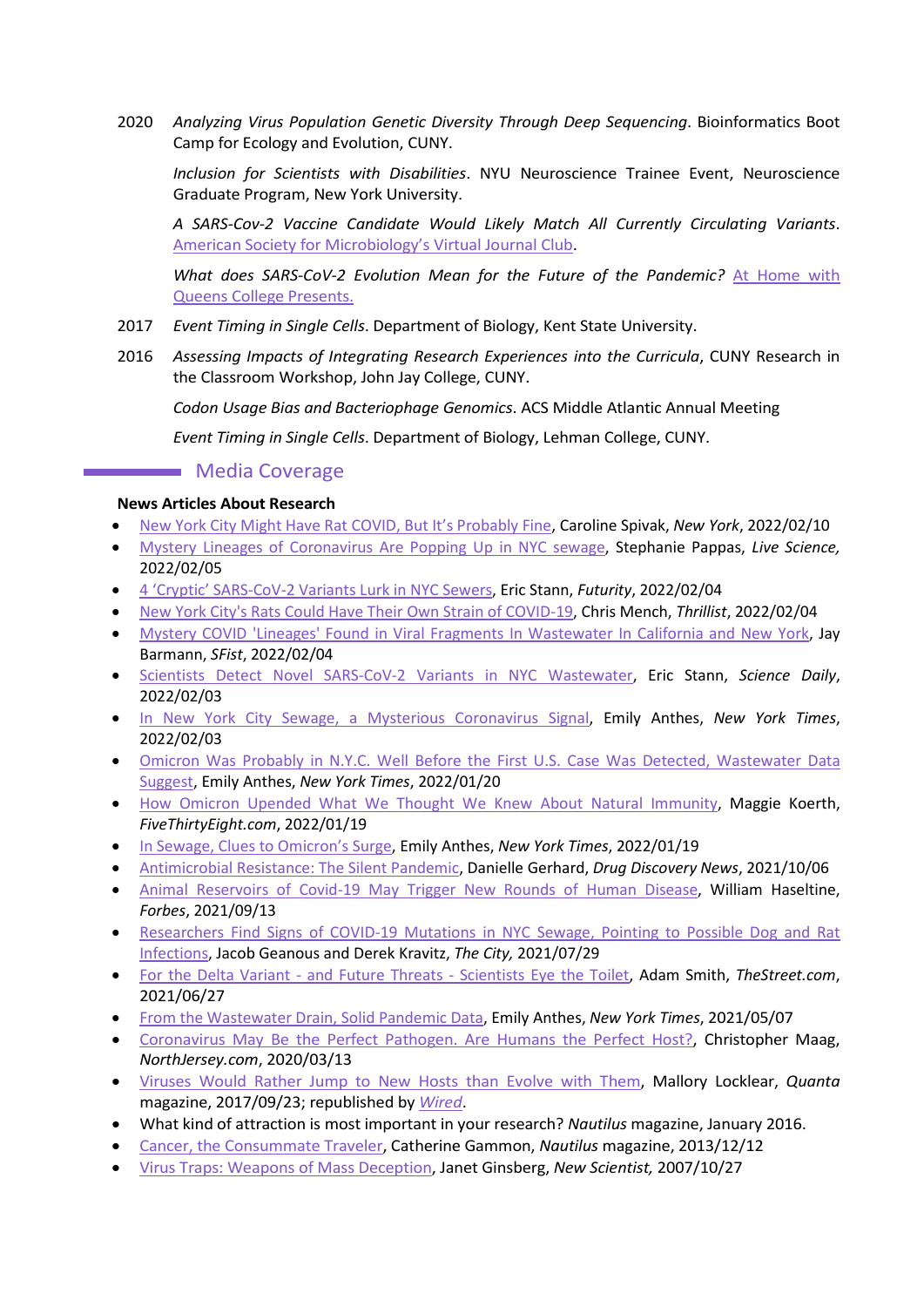• [Scientists Explore Ways to Lure Viruses to Their Death,](https://www.nytimes.com/2007/03/27/science/27viral.html) Carl Zimmer, *New York Times*, 2007/03/27

### **TV, Podcast, and Video Appearances**

- Monologue, [Colbert Show, 2022/02/03](https://www.loom.com/share/12d27c3887d64892940fdfb839801194)
- COVID Mystery Found in NYC Wastewater, [Fox5 10:00 Nightly News, 2022/02/03](https://www.fox5ny.com/news/covid-mystery-found-in-nyc-wastewater)
- TWiV 737: SARS-CoV-2 in NYC Wastewater. [This Week in Virology, 2021/04/01](https://www.microbe.tv/twiv/twiv-737/)
- Waste, Not: Sewage Holds Evidence of COVID-19. [QC Big Ideas,](https://www.youtube.com/watch?v=oylcZjQg3GM&t=91s&ab_channel=QueensCollege) 2021/02/18.
- Learning About COVID-19 with John Dennehy. [QC Podcast Lab,](https://queenspodcastlab.org/podcast/learning-about-covid19-with-john-dennehy/) 2020/12/03.
- Testing for COVID-19, Simply Science program. [CUNY TV, 2020/10/07.](https://tv.cuny.edu/show/simplyscience/PR2009652)
- Coronavirus: Are We Back Where We Started? [Science Vs podcast, 2020/07/02](https://gimletmedia.com/shows/science-vs/brhvegg/coronavirus-are-we-back-where-we-started)
- Experimental Evolution[. Science Forward video series, 2014/05/01.](https://eportfolios.macaulay.cuny.edu/science-forward/video-evolution/)

# **Courses Taught**

Ecology and Evolution of Infectious Disease (2009, 2012, 2014, 2016, 2021) Evolutionary Biology (2019) Genomics Research Experience I: Phage Hunters (2009-2013) Genomics Research Experience II: Phage Hunters (2010-2014) General Microbiology (2008-2015, 2017-2022) Introduction to Biology (2003)

# **University Service**

#### **Graduate Center, CUNY**

Ecology and Evolutionary Biology Subprogram Advisory Committee (2019) Graduate Center Biology Doctoral Program Executive Committee (2018–Pres.) Deputy Executive Officer, Biology Doctoral Program ( 2017–Pres.) Doctoral Program Faculty Review Committee 2015 – 2016 Molecular, Cellular and Developmental Biology Subprogram Advisory Committee (2010, 2019–2022) Dissertation Fellowship Reviewer (2009, 2013, 2018) Appointed, Molecular, Cellular and Developmental Biology Subprogram (2008) Appointed, Ecology Evolutionary Biology and Behavior Subprogram(2007)

#### **Queens College, CUNY**

NIH SCORE Coordination Committee (Chair, 2020–2021) Graduate Advisory Committee (Member, 2009–2015; Chair, 2017–Pres.) Science Organization of Minority Students (Faculty advisor; 2015–Pres.) Minority Association of Premed Students (Faculty advisor,2015–Pres.) Dean of Math and Natural Sciences Search Committee (2015, 2019) Founding Director of Undergraduate Research (2013–2018)

# **Biology Department, Queens College, CUNY**

Deputy Chair (2020–Pres.) Maximizing Access to Research Careers (MARC) Steering Committee (2015–2020) Personnel and Budget Committee (2014–Pres.) Biology Honors Society Advisor(2014–Pres.) Ecological Modeling Faculty Search Committee(2012–2013) Supervisor, Core Facility for Imaging, Cellular and Molecular Biology (2011–2021) Teaching Evaluation Committee - Adjunct and Graduate Student (2010–Pres.) Fogel Endowment Fund Advisory Committee (Chair, 2010–Pres.) Academic Advisement Committee (2008–2011) Alumni & Endowment Funds—Subcommittee on Alumni Fund (2008–2011)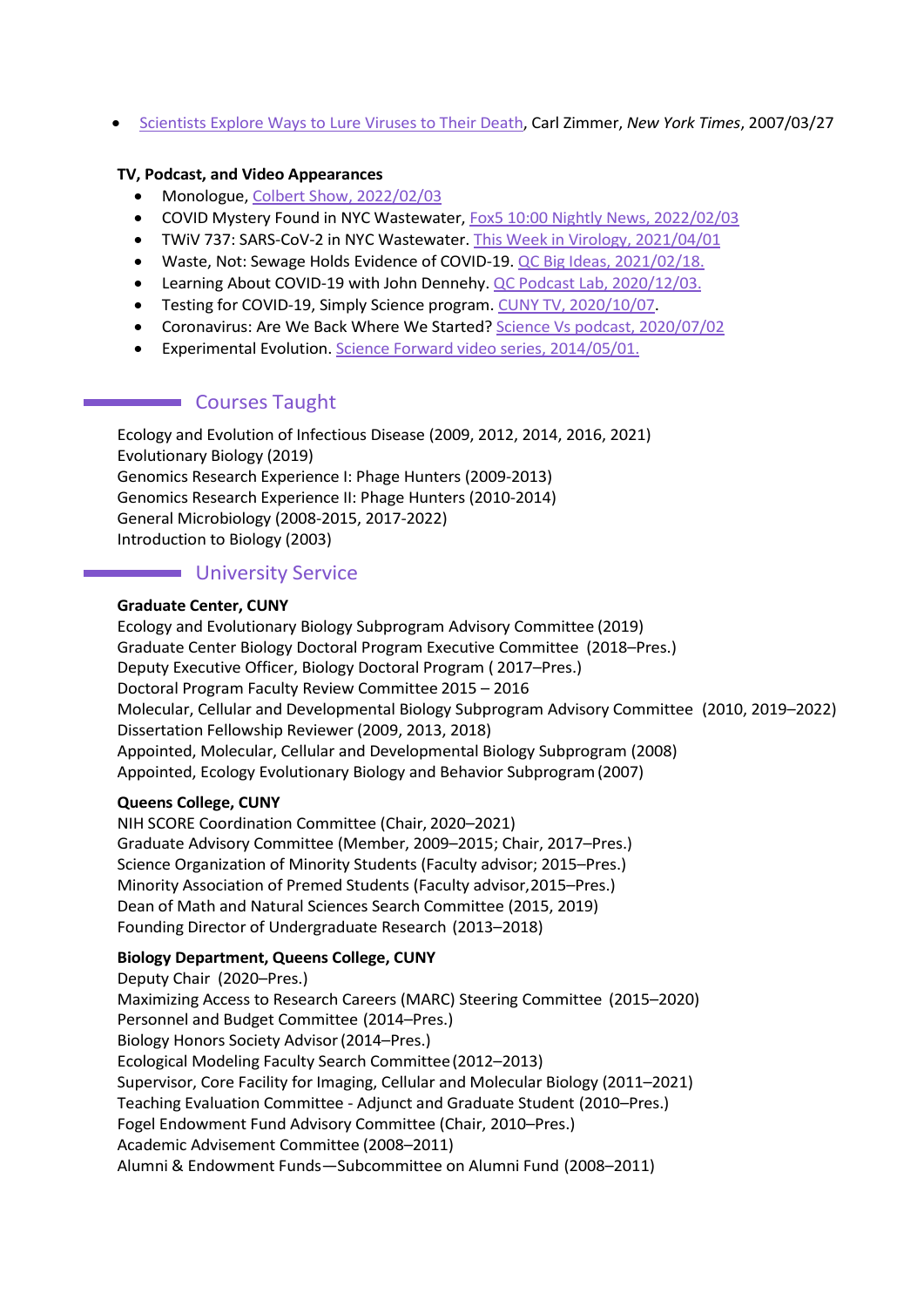Core Facility Equipment Review Committee (2008–Pres.) Honors, Awards & Scholarships Committee (2008–2011) Evolutionary Developmental Biologist Faculty Search Committee (2008–2009) College Laboratory Technician Search Committee (2008) Biology Currents Editorial Board (2008–2011) Undergraduate Student Advisor (2007–2015)

# Service to Profession

#### **Ad Hoc Manuscript Referee**

American Naturalist (3), Animal Behavior, Antibiotics, Applied and Environmental Microbiology (3), Behavioral Ecology, Biological Journal of the Linnaean Society, BMC Evolutionary Biology (3), Communications Biology, Ecological Entomology, Ecology Letters, Evolution (8), FEMS Microbiology Ecology, FEMS Microbiology Letters, FEMS Microbiology Reviews, Frontiers in Microbiology (3), Genetics, Genome Biology and Evolution, Journal of Bacteriology (3), Journal of Biomedicine and Biotechnology, Journal of Molecular Evolution (2), Journal of Theoretical Biology, Journal of Virology, International Journal of Evolutionary Biology, International Society for Microbial Ecology Journal, mBio (3), Microbial Genomics, Microbial Informatics and Experimentation, Molecular Biology and Evolution, Nature Communications, Oikos, Peer J, PLoS Genetics (2), PLoS One (4), Science, Trends in Microbiology, Virologica Sinica, Virus Evolution, Viruses Basel (2)

#### **Ad Hoc Grant Proposal Reviewer**

Polish National Science Centre (2017) National Science Foundation Division of Molecular and Cellular Biosciences (2010) The U.S. Army Research Office (2009) Civilian Research and Development Foundation (2009) CUNY Community College Collaborative Incentive Research Grant Program (2009)

#### **Editorial**

Peer Community in Evolutionary Biology – Recommender (2022–Pres.) Quarterly Review of Biology – Book Review Consultant (2021–Pres.) ASM's COVID-19 Research Registry – Curator (2020–Pres.) Oxford Academic Journals' Virus Evolution – Associate Editor (2019–Pres.) ASM's Microbiology Resource Announcements – Senior Editor (2018–23)

#### **Mentoring**

Science Organization of Minority Students (2015–Pres.) Minority Association of Premed Students (2015–Pres.) Queensborough Bridges to the Baccalaureate program (2009–Pres.) Louis Stokes Alliance for Minority Participation in STEM (2009–Pres.) Maximizing Access to Research Careers (MARC, Steering Committee) (2007–2020)

#### **Panel Member and Reviewer**

NIH Microbiology and Infectious Diseases Research study section (2021) NSF Postdoctoral Fellowships in Biology panel (2019) NIH Genetic Variation and Evolution (GVE) study section (2018) NSF Graduate Research Fellowship Program in Evolutionary Biology panel (2013) NSF Science and Technology Center Site Review Team for BEACON: An NSF Center for the Study of Evolution in Action at Michigan State University (2011) NSF Advisory Panel in DEB Evolutionary Processes Cluster (2010, 2016)

#### **Symposia Organizer**

The Phage Club (2021-2022) – Monthly virtual phage research symposium Virus Ecology and Evolution Research symposium at CUNY ASRC (2019) Phage Hunters of New York at The Graduate Center of the City University of New York (2018)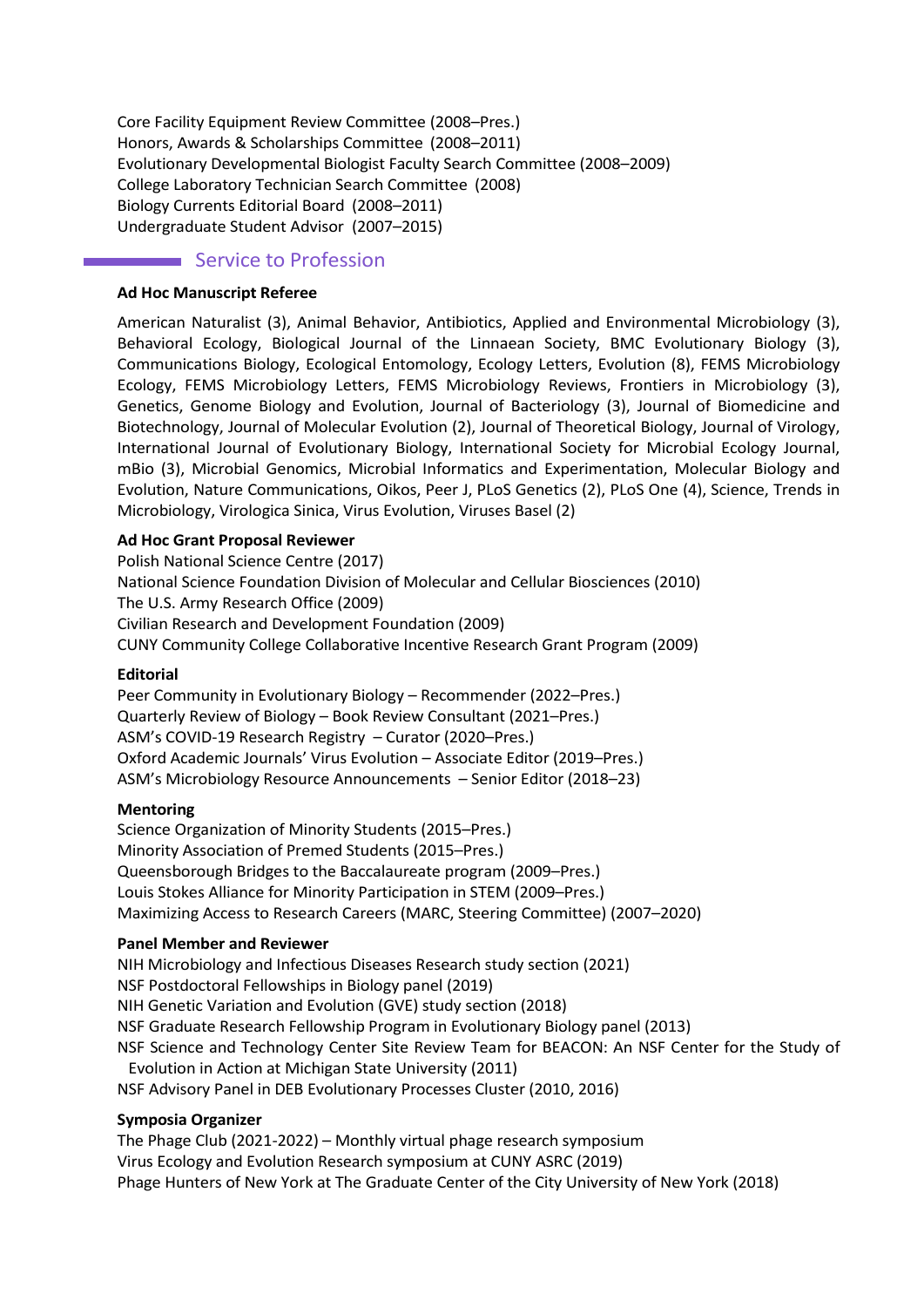[Stochastic Dynamics in Living Cells](http://www.gc.cuny.edu/Public-Programming/Calendar/Detail?id=30978) at The Graduate Center of the City University of New York (2015) Phage Summit at Queens College of The City University of New York (2013)

#### **Website**

[COVID Code](https://www.covidcode.net/) – This website contains recommendations for minimizing SARS-CoV-2 transmission in the built environment. The recommendations are based on mathematical modeling and simulation, and on experiments performed using a surrogate virus.

### Membership in Professional Societies

American Society for Microbiology (2008–Pres.) American Society of Naturalists (2005–Pres.) American Society for Virology (2019–Pres.) International Society for Viruses of Microorganisms (2017–Pres.) Society for the Study of Evolution (2005–Pres.) World Society for Virology (2019–Pres.)

# **Students Mentored**

#### **Summary**

Mentored a total of 96 students (4 PhD, 13 MA, 58 UG, 21 HS) 17 students from underrepresented groups 13 undergraduates went on to research Master's or PhD programs

#### **Postdoctoral Associates (3 total)**

Antun Skanata (2020–2021) Fabrizio Spagnolo (2019–2021) Sherin Kannoly (2018–Pres.)

#### **PhD Students (4 Total)**

Irene Hoxie—Graduate Center of the City University of New York (2016–2021) •Postdoctoral Fellow, Krammer Lab, Icahn School of Medicine at Mount Sinai Emily Lin—Graduate Center of the City University of New York (2013–2016) •Research Assistant at Memorial Sloan Kettering Cancer Center Brian Ford—Graduate Center of the City University of New York (2011–2015) •Postdoctoral Fellow, University of Newcastle, UK James Carpino—Graduate Center of the City University of New York (2008–2014) • Entrepreneur in 3D Printing **Masters Students (13 Total)**

Aiden Stanciu (2022–Pres.) Yaxkin Meija (2021–Pres.) Stephanie Balkaran (2021–2022) Michael Acquaotta (2019–Pres.) JeanPaul Salinas (2019–2021) Donna Bedasee (2018 – 2020) • PhD Program at The Graduate Center of the City University of New York Aida Abbasiazam (2017–2019) Elsa Rosario (2017–2019) •NSF GRFP in STEM Education, 2019 Zachary Way (2016–2019)

• Best Poster Honorable Mention, 31st Annual Sigma Xi Research Day, Queens College Chapter (2017)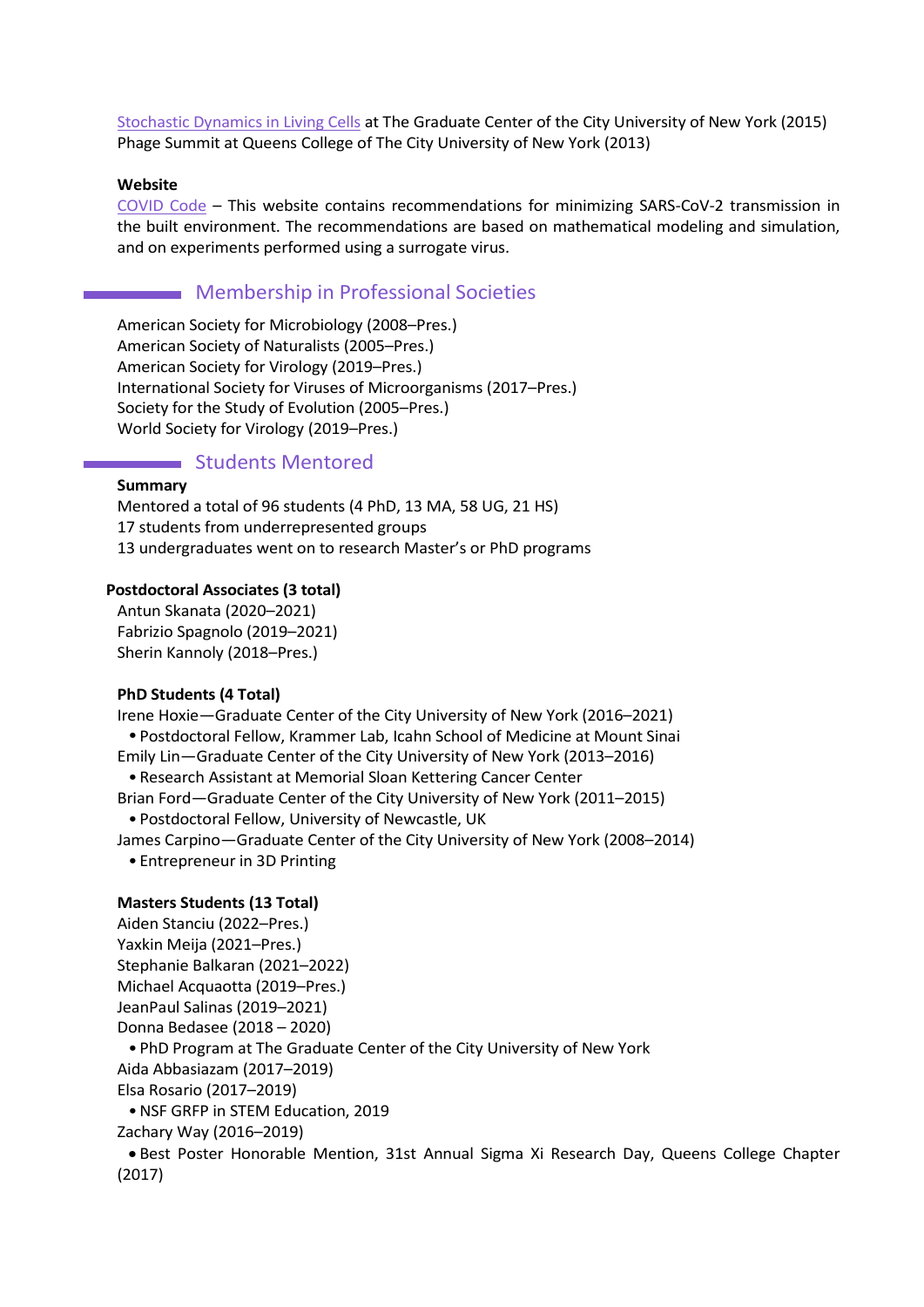#### Lauren Esposito (2014–2016)

• MPH program at Mt. Sinai College of Medicine '18

• Senior Analyst at Memorial Sloan Kettering Cancer Center Gregory Lallos (2011–2013)

• Senior Research Technician, Regeneron Pharmaceuticals Jinyu Li (2010–2013)

• Lab Technician at Accupath Laboratories Bruce Sun (2009–2011)

• Senior Research Technician, Blue Rock Therapeutics

#### **PhD Student Rotations (6 Total)**

Zubaida Islam—Graduate Center of the City University of New York (2021) Malini Prasad—Graduate Center of the City University of New York (2021) Anna Flury—Graduate Center of the City University of New York (2021) Makayla Braunlin—Graduate Center of the City University of New York (2020) Johanna Bensel—Graduate Center of the City University of New York (2019) Niklas Janisch—Graduate Center of the City University of New York (2016) Emily Sible—Graduate Center of the City University of New York (2016) Sruti Patoori—Graduate Center of the City University of New York (2014) Glennon Bythroe—Graduate Center of the City University of New York (2013)

#### **Dissertation or Thesis Committee Membership (12 Total)**

Charles Robinson—PhD Biology, The Graduate Center CUNY (In progress) LiYong Cao—MA Biology, Queens College (2021) Guy Mason—PhD Biology, New York University (In progress) Emma Ciccarelli—PhD Biology, The Graduate Center CUNY (In progress) Jonathan Goldstein—MA Biology, Queens College (2014) Tatiana Garces—MA Biology, Queens College (2014) Maylayal Salameh—MA Biology, Queens College (2014) Huansheng Cao—PhD Biology, Fordham University (2012) Sai Theja—MA Biology, Queens College (2011) Wassem Moarsi—MA Biology, Queens College (2010) Ryan Vinberg—MA Biology, Queens College (2010) Akash Sookdeo—MA Biology, Queens College (2010) Enobong Shammah—MA Biology, Queens College (2009), Committee Chair

#### **Undergraduate Students (58 Total)**

Rabab Mahdi (2021–Pres.) Michael Loccisano (2021–Pres.) Shyanon Rai (2021–Pres.) Alexandra Goldblatt (2021–Pres.) Naseerah Juman (2021–Pres.) Mazharul Mahe (2020–Pres.) • Honors in the Mathematical and Natural Sciences Izumi Kuremoto (2019–2020) Kevin Singh (2019–Pres.) • Honors in the Mathematical and Natural Sciences Siddharth Malviya (2019) Jon Shaden (2018–2021)

• Honors in the Mathematical and Natural Sciences Roberta Fazylova (2018–2020) Gloria Stoyanova (2018–2019)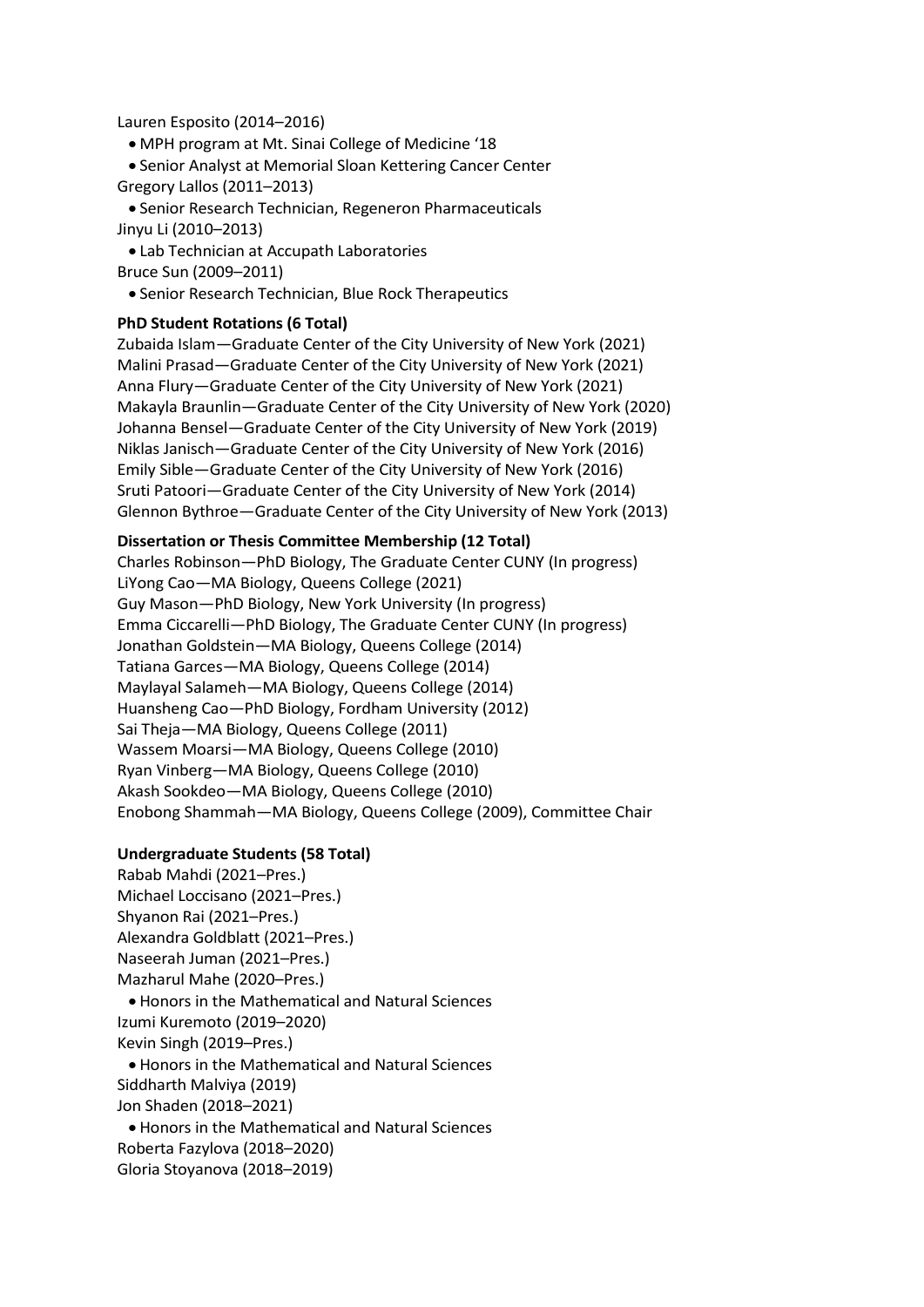• Maximizing Access to Research Careers (MARC)

• Honors in the Mathematical and Natural Sciences

• PhD Program at Albert Einstein College of Medicine Kristen Cheung (2018–2020)

- Honors in the Mathematical and Natural Sciences
- Macaulay Honors College

Michelle Markman (2018–2021)

• Honors in the Mathematical and Natural Sciences

• Macaulay Honors College

Anna Gao (2017–2020)

Tevin Lynch (2017–2019)

• Honors in the Mathematical and Natural Sciences

• Feigelson Award (Best Undergraduate Research in Biology, 2019)

David Musheyev (2017–2021)

- Honors in the Mathematical and Natural Sciences
- Macaulay Honors College

Gabriella Oken (2017–2020)

- Maximizing Access to Research Careers (MARC)
- Honors in the Mathematical and Natural Sciences

Nanami Kubota (2017–2020)

- Honors in the Mathematical and Natural Sciences
- Macaulay Honors College
- 2nd Prize Best Poster Runner Up, NYC SEA-PHAGES Symposium at Mount Saint Mary
- 38th Annual Meeting of the American Society for Virology Travel Award
- PhD Program at University of Pittsburgh

Hisham Alrubaye (2016–2018)

- Maximizing Access to Research Careers (MARC)
- Honors in the Mathematical and Natural Sciences
- Yale University Summer Undergraduate Research Program
- 1st Prize Best Poster, NYC SEA-PHAGES Symposium at Mount Saint Mary College
- PhD Program at University of Pittsburgh

Sangeetha Tandalam (2015–2018)

- Feigelson Award (Best Undergraduate Research in Biology, 2018)
- Research Technician, Weill Cornell Medicine
- Creighton University School of Medicine

Lixing He (2015)

Vincent-Joe Cali (2015–2018)

- Maximizing Access to Research Careers (MARC)
- Honors in the Mathematical and Natural Sciences
- Rutgers University Summer Undergraduate Research Program
- Colwin Award (Best Undergraduate Research in Biology, 2018)
- Albert Einstein College of Medicine

Carmen Urgiles (2015–2018)

- Maximizing Access to Research Careers (MARC)
- Honors in the Mathematical and Natural Sciences
- Invited Talk, NYC SEA-PHAGES Symposium at Mount Saint Mary
- American Society for Microbiology Research Capstone Program Fellowship
- Lab Technologist at Neochromosome, Inc.

Boryana Baric (2014–2015)

Paola Lozada (2014–2016)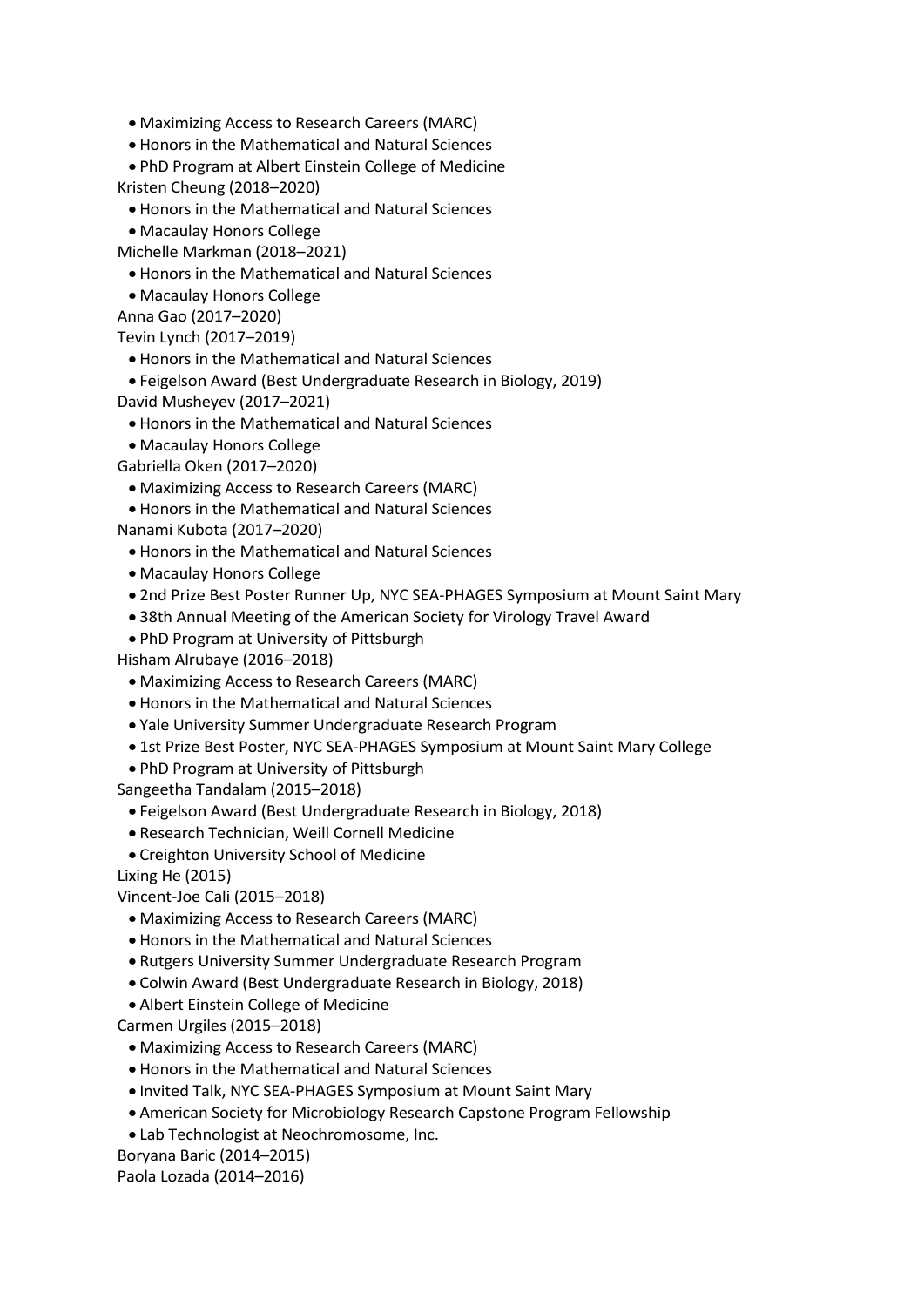• Certified Medical Assistant, ENT and Allergy Associates

- Peter Scimeni (2014–2015)
- Zachary Way (2014–2016)
	- Best Poster Honorable Mention, 31st Annual Sigma Xi Research Day, Queens College Chapter (2017)
- Colwin Award (Best Undergraduate Research in Biology, 2017)

Jonathan Itzhakov (2014–2015)

Aaron Wadler (2014–2015)

• Physician Assistant at Northwell Health

Fraida Streiter (2014–2016)

```
Elsa Rosario (2014–present)
```
- Maximizing Access to Research Careers (MARC)
- Honors in the Mathematical and Natural Sciences
- Best Poster in Microbiology prize, ABRCMS 2014, San Antonio, TX
- Best Poster in Biology prize, 23rd Annual CSTEP Conference, Lake George, NY
- MS Queens College '19

Daniel Grossman (2013–2014) Ashley Prasad (2013–016)

• Honors in the Mathematical and Natural Sciences

Rahat Shah (2013–2015)

- Medical Assistant, NorthShore University Health System
- David Toubiyan (2013–2015)
	- St. Georges School of Medicine '19
- Marko Baloh (2012–2016)
	- •PhD Program at Texas A&M University

Qainat Shah (2012–2015)

- Award for Best Undergraduate Research in Neuroscience
- 1st runner up, Best Poster Presentation, QC Undergraduate Research Day 2014
- Maximizing Access to Research Careers (MARC)
- Honors in the Mathematical and Natural Sciences
- Yale University Summer Undergraduate Research Program
- MPH program at Mt. Sinai College of Medicine '17
- Albany Medical College '22

Lauren Esposito (2011–2014)

- Feigelson Award (Best Undergraduate Research in Biology, 2014)
- MS Queens College '16
- MPH program at Mt. Sinai College of Medicine '18
- Swati Gupta (2011–2015)
	- Thomas Jefferson University's Accelerated Professional Master's program '18
	- Cytologist at Northwell Health
- Elizabeth Chapler (2011–2013)
	- Honors in the Mathematical and Natural Sciences
	- Physician Assistant program at Pace University '15
	- Physician Assistant at Montefiore Medical Center

Stephanie Gampel (2011–2012)

- Lucile Lindberg Scholarship
- Albert Einstein College of Medicine '16

Rachel Morgenstern (2011–2012)

- MPH program at Columbia University Mailman School of Public Health '15
- Clinical Research Coordinator at Hospital for Special Surgery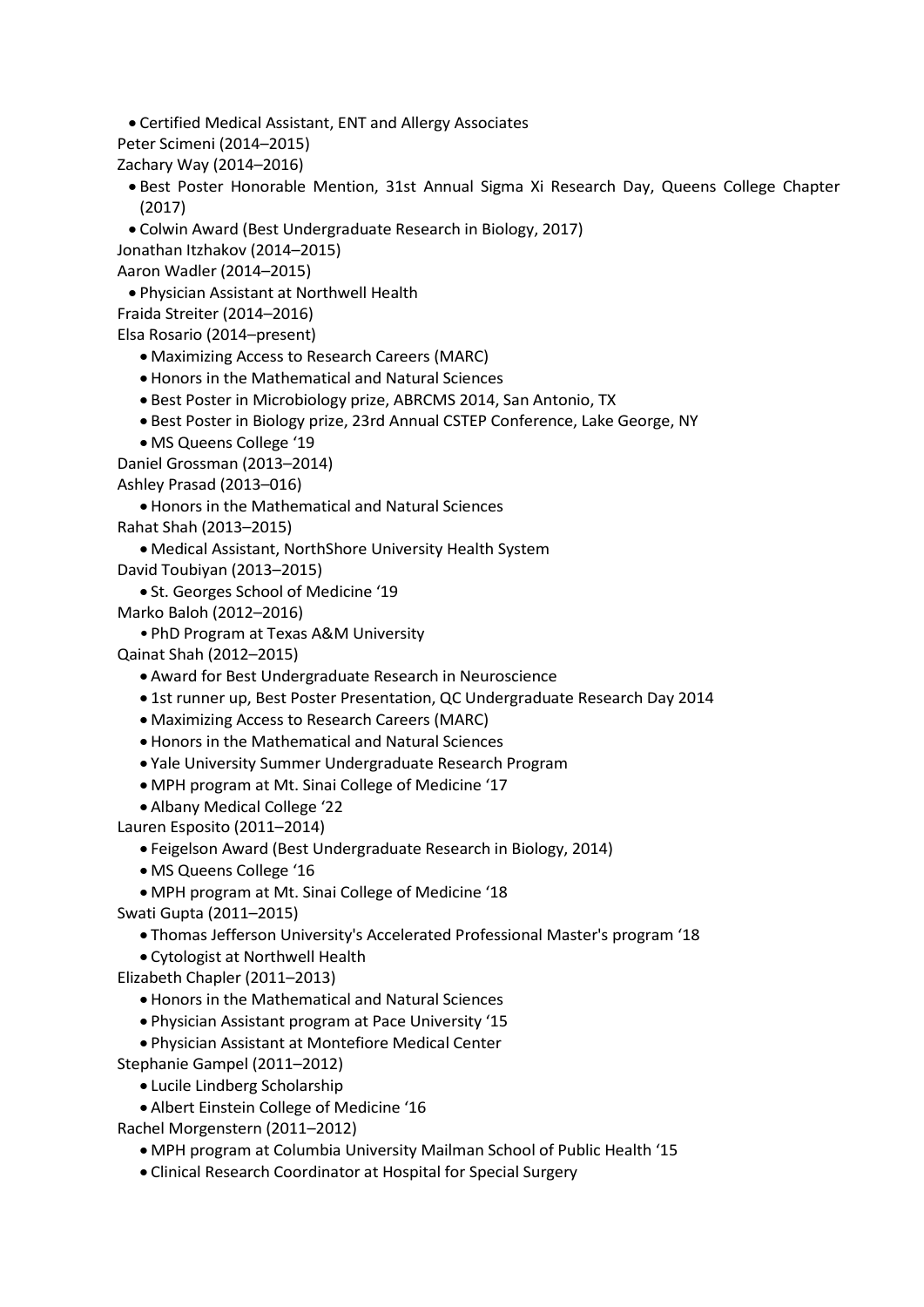Lauren Mordukhaev (2010–2013)

- Honors in the Mathematical and Natural Sciences, Macaulay Honors College
- Charles Darwin Award (Highest GPA, QC Biology Department)
- Hofstra College of Medicine '18

Kevin Mu (2010–2013)

- Honors in the Mathematical and Natural Sciences
- Macauley Honors College Macaulay Honors College Thesis Award
- Feigelson Award (Best Undergraduate Research in Biology, 2013)
- Lab Technician, Poss Lab, Center for Infectious Disease Dynamics, Penn State University
- Cornell Veterinary College '18
- Veterinarian, Private Practice

Jane Ching (2010–2012)

• PharmD University of Maryland '16

• Solid Organ Transplant Clinical Pharmacy Specialist at Methodist Healthcare System Shalini Singh (2010–2011)

- NSF-STEP Queensborough Bridge Fellowship for Summer Research (2010)
- Winner of 1st Prize for Best Poster at the 43rd Annual Meeting of the Metropolitan Association
- of College and University Biologists
	- City College '15
- Adjunct Lecturer, Queensborough Community College
- Avi Bitterman (2010–2011)
	- Charles Darwin Award (Highest GPA, QC Biology Undergraduates)
	- Jefferson Medical College '16
	- Dermatologist, Mt. Sinai
- David Lee (2009–2011)
	- Honors in the Mathematical and Natural Sciences
- Jinyu Li (2009–2011)
	- Lab Technician at Accupath Laboratories
- Kevin Jhun (2009–2012)
	- Honors in the Mathematical and Natural Sciences, Macauley Honors College
	- University Scholar Award, Queens College
	- Best poster prize, 2012 Sigma Xi conference
	- Feigelson Award (Best Undergraduate Research in Biology, 2012)
	- PhD program at Mt. Sinai Medical College
	- Scientist at Celularity, Inc.

Mark Johnson (2009)

Carlos Romero (2009)

- MA Biology Queens College '15
- Junior Project Lead at Harvard LabXchange

Emilsie Leconte (2009)

#### Guylsda Alphonse (2009)

• Staff Nurse at Upper East Side Rehabilitation and Nursing Center Jung David Kim (2009–2011)

- NSF-STEP Queensborough Bridge Fellowship for summer research (2009)
- Summer Program for Undergraduate Research Award (2010)
- EMT, Northshore LIJ Medical Center

Svetlana Musheyev (2008–2009)

- Feigelson Award (Best Undergraduate Research in Biology, 2009)
- NYU School of Dentistry '15
- Pediatric Dentist, Private Practice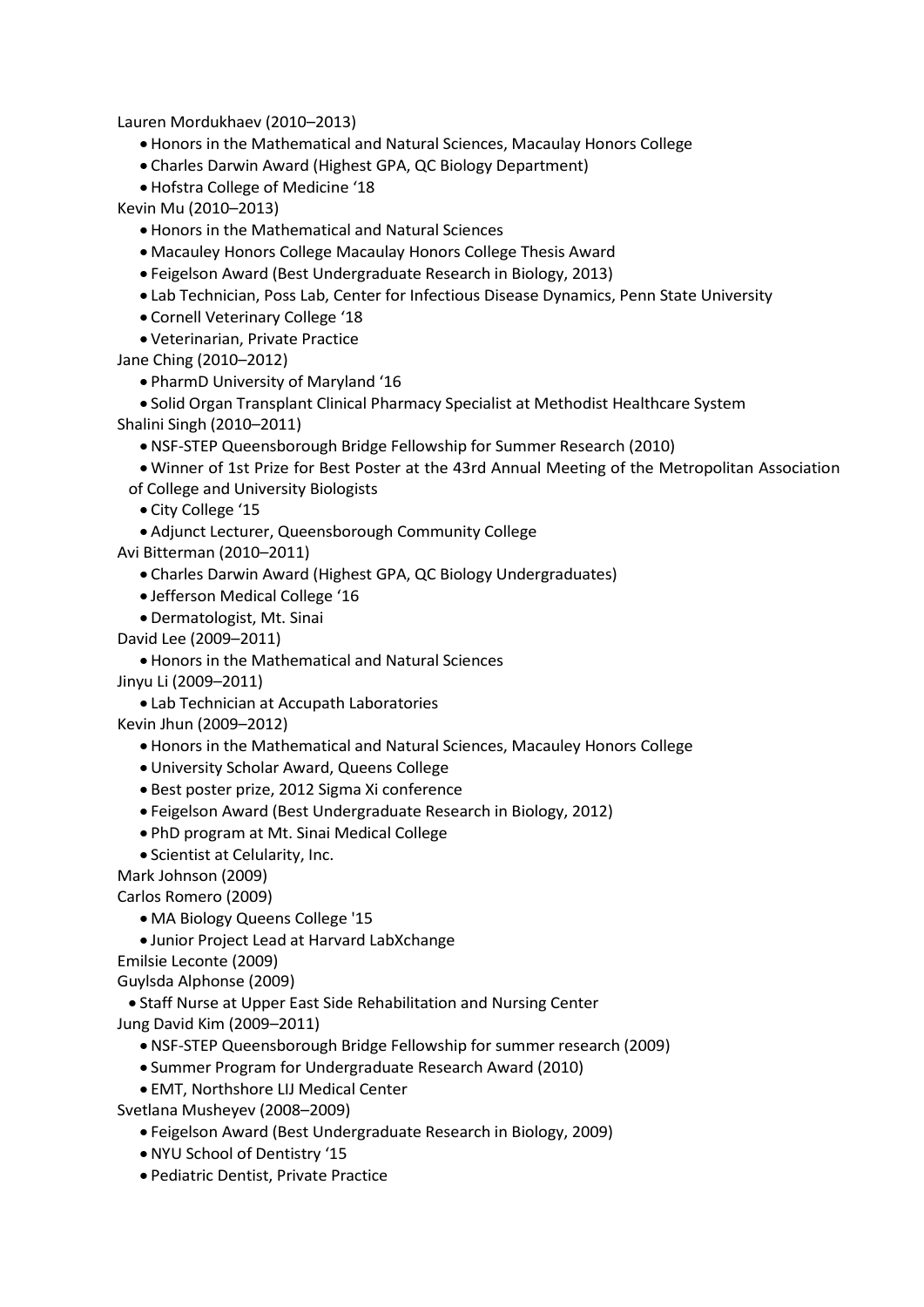Sai Theja (2008–2009)

- NSF-STEP Queensborough Bridge Fellowship for Summer Research (2009)
- Summer Program for Undergraduate Research Award (2009)

#### **High School Students (21 Total)**

Monil Patel, Townsend Harris (2020- present) Alexander Chasteen, Bronx Science (2019-2021) • Yale University '25 Andrew Liu, Bronx Science (2018–2020) Maressa Cumbermack, Townsend Harris (2016–2017) • Princeton University '21 Darsiya Krishnathasan, Townsend Harris (2016–2017) • Stony Brook University '21 David Musheyev, Townsend Harris (2016–2017) • Macaulay Honors College '21 Sasha Balkaran, Townsend Harris (2016–2017) • Macaulay Honors College '21 David Zarowin, Townsend Harris (2015)

- New York University '20
- Samia Abedin, Townsend Harris (2014)
	- Columbia University '19
- Corporate Paralegal at Weil, Gotshal, and Manges
- Nimrod Gozum, Townsend Harris (2012–2013)
- NYCSEF Semifinalist/Second Award in Microbiology
- Stony Brook University '17
- Alan Chu, Francis Lewis (2012)
- SUNY Binghamton '18
- Shanawaj Khair, John Bowne (2011–2012)
	- 2012 NYSEF Finalist
	- Intel International Science and Engineering Fair 2012
	- Best poster prize, 2012 Sigma Xi conference
	- Stony Brook University '16

• MD-PhD Candidate at the University of Colorado School of Medicine

- Daniel Arango, John Bowne (2011–2012)
	- 2012 NYSEF Finalist
	- Intel International Science and Engineering Fair 2012
- Best poster prize, 2012 Sigma Xi conference
- Queensborough Community College '14
- Deborah Sands, John F. Kennedy (2008)
- Cornell '14
- University of Pennsylvania '19
- Associate at Sidley Austin LLP
- Shajoti Rahman, Townsend Harris (2008-10)
	- Hunter College, CUNY '14
	- SUNY Downstate College of Medicine '19
	- MD at Sinai EM
- Dipabali Chowdhury, Townsend Harris (2008–10)
	- NYCSEF Semifinalist/Second Award in Microbiology
	- Cornell University '14
- Learning & Development at MongoDB

Katherine Valles, Townsend Harris (2008–10)